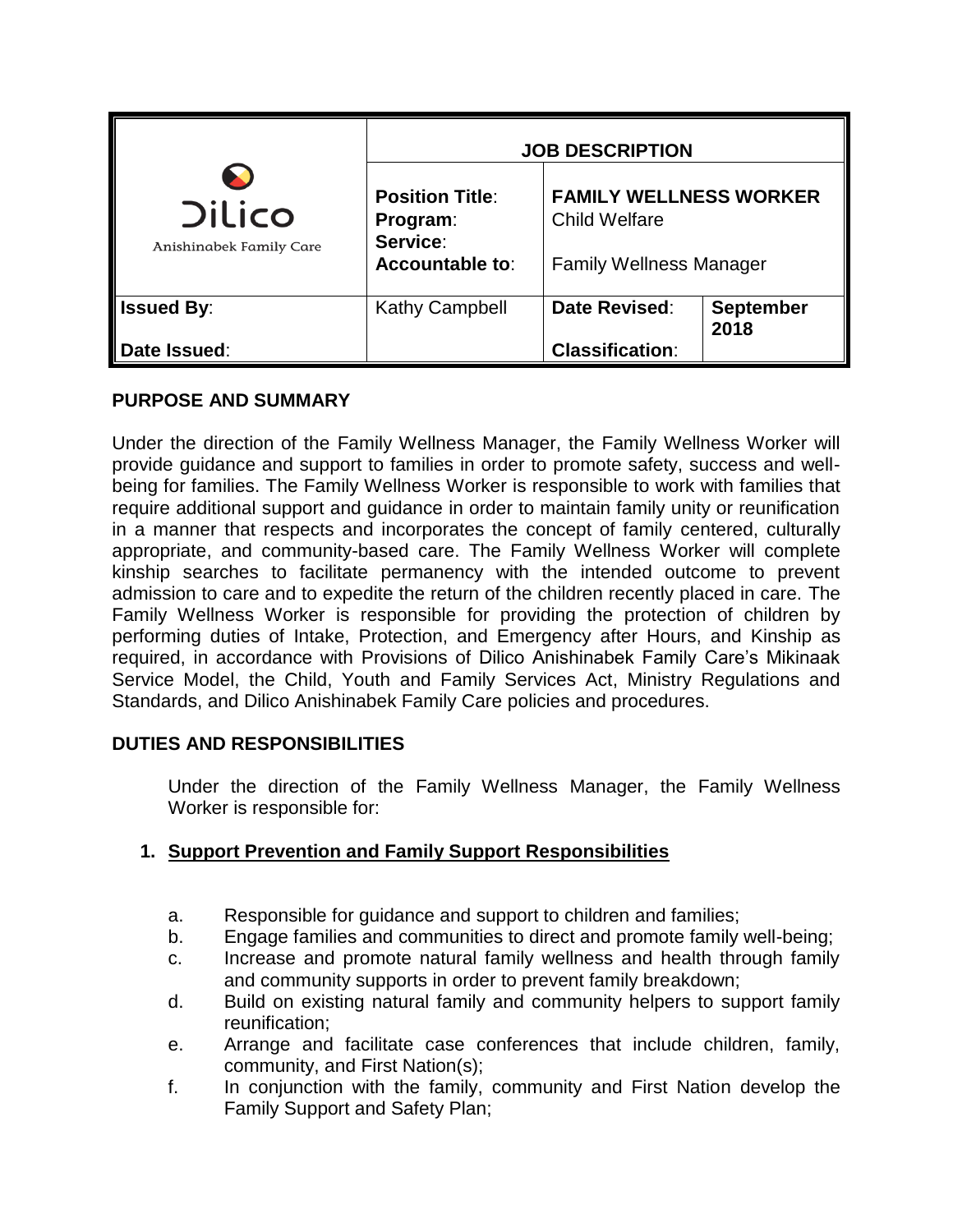- g. Plan, participate and coordinate cultural, recreational and social programming for the children and family to promote success and wellbeing;
- h. Connect children and families to community support, as identified in the Family Support and Safety Plan;
- i. Support the family to connect with natural and community supports;
- j. Arrange for traditional healing including access to an Elder, as determined by the family;
- k. Facilitate traditional ceremonies as determined by the family;
- l. Assist the family to access community resources as needed;
- m. Facilitate and support the family to engage in community activities that promote family well-being;
- n. Participate in team meetings and training as per policies and procedures;
- o. Participate in program evaluation;
- p. Act as a resource to the First Nation Family Support Worker in the performance of their duties and responsibilities, i.e., responding, assessing, planning, implementing, evaluating, documenting;
- q. Participate in the Family Support Worker's activities as a resource person - recommending, assisting, and acting as required/requested;
- r. Personally and professionally becoming familiar with assigned Councils and communities by regular, frequent visits and direct involvement;
- s. Coordinate and/or participate in the provision of an immediate response to individuals, families and/or communities experiencing a crisis, e.g., death of a parent, etc.

## 2. **Prevention Work and Family Service Responsibilities**

- a. Receiving and reviewing referrals and requests for service to determine eligibility and jurisdiction; interviewing sources of service referrals/requests to obtain and record detailed intake information; assessing nature of referral/request and identifying immediacy of intervention required; referring non Child Welfare related matters to other resources or agencies, as appropriate;
- b. Case conceptualization and case formulation, targeted prevention work. Ensuring informed consent (literacy);
- c. Providing crisis intervention support; informing clients of other community resource services available; and supporting the empowerment of clients during the development of service plans, goals and agreements;
- d. Initiating and facilitating the referral of clients to Dilico services and external community service organizations consistent with the proposed service plan; coordinating service requirements and advocating on behalf of clients to ensure the receipt of appropriate and timely services; participating in consultations and case conferences with the client and being an ally in treatment; early intervention role;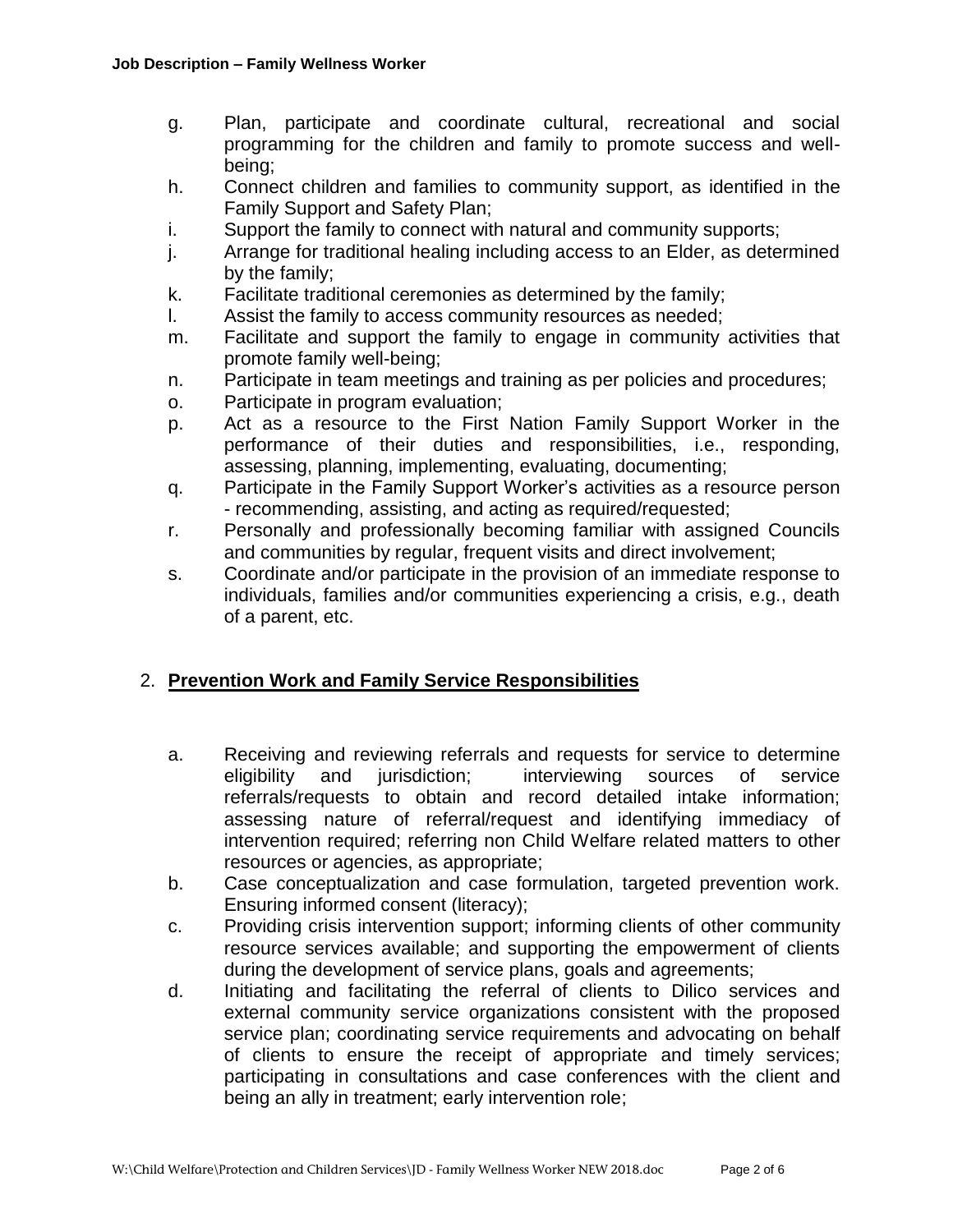- e. Providing information and advisory services to clients and members of the community/First Nation regarding the provisions and requirements of the CFYSA and Services/Programs of Dilico.
- f. Conducting child protection investigations including reviewing any relevant child protection records, conducting investigative interviews of children, caregivers, other family members and appropriate additional information sources such as school personnel, police and neighbors;
- g. Gathering thorough information and conducting an assessment of the immediate safety of the children at the point of first contact; intervening in crisis situations and initiating a range of immediate protective action, as required, which may include movement of children at risk to a place of safety as mandated by the CFYSA;
- h. Determining the need for and recommending admission of children to care as required; coordinating and facilitating admissions by advising the Alternative Care Children Services of all relevant case information, preparing required documents, addressing separation issues, and providing support to the child and family in the admission process; providing information and consultation to other relevant Workers and/or alternative care parents regarding case information and the specific needs of children who are being transferred into Dilico's care; managing child care files as required;
- i. Ensuring the Family Wellness Manager is consulted and updated at appropriate points as required;
- j. Preparing accurate, thorough and timely recording of case information including case notes, modules, reports, family case histories, correspondence and legal forms, as required by the Child, Youth and Family Services Act and Dilico policy.
- k. Initiating a relationship with the child and the family to facilitate an accurate and thorough intake and client needs; informing the service plan and effectively responding to problems and reducing the potential for risk to the child(ren);
- l. Implementing the service plan with the child and family including appropriate management of the therapeutic relationship, or referring to counseling services for the child and the family and conducting an ongoing assessment of any child protection issues and the level of risk to children in the home;
- m. Maximizing the participation of other internal and external service providers as appropriate in the development and review of the service plan through facilitating referrals, coordinating among service providers, and advocating to ensure the receipt of appropriate and timely services; leading and participating in consultations and case conferences with the client, service providers and First Nations;
- n. Coordinating requirements for court hearings including preparing evidentiary materials; informing family members and First Nations regarding court procedures, reviewing case information with lawyers, and arranging for, or notifying, witnesses; appearing as a witness in Child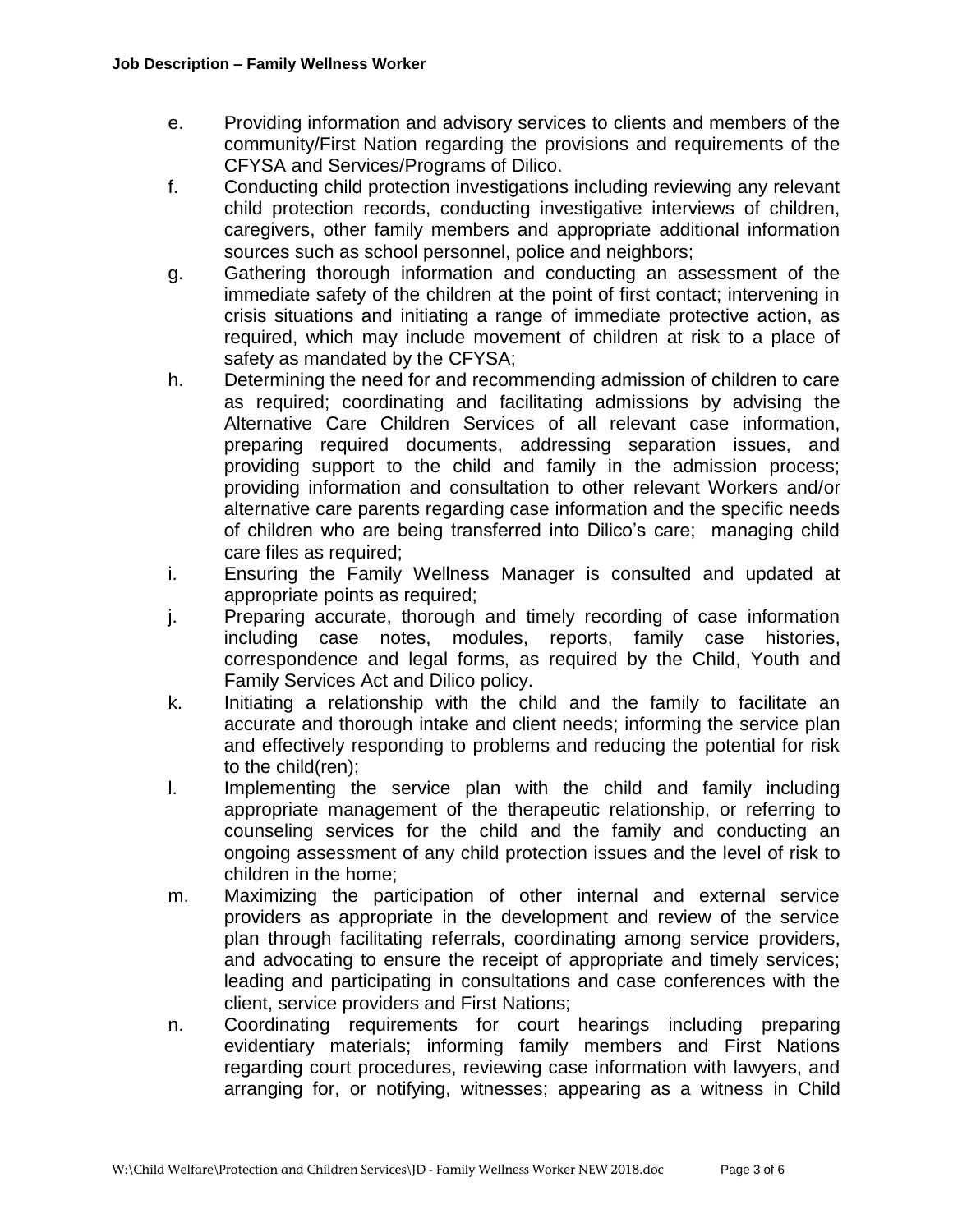Welfare, to give evidence in support of the agency's recommendation and acting as a support and advocate for the child and family;

# 3. **Emergency After Hours On-Call Worker Responsibilities**

- a. Maintaining ability to be contacted during all on-call times;
- b. Receiving and reviewing referrals and requests for service to determine eligibility and jurisdiction; assessing nature of referral/request and identifying immediacy of intervention required; referring non Child Welfare related matters to other resources or agencies, as appropriate;
- c. Interviewing sources of service referrals/requests to obtain and record detailed intake information;
- d. Investigating to gather thorough information and conducting an assessment of the immediate safety of the children at the point of first contact;
- e. Developing an appropriate plan to meet the emergency Child Welfare needs of the child and family as indicated by the assessment;
- f. Intervening in crisis situations and initiating immediate protection action, as required, which may include movement of children at risk to a place of safety as mandated by the CYFSA;
- g. Ensuring the Emergency After Hours Supervisor is included at all identified points of the investigation and/or apprehension process;
- h. Preparing and forwarding accurate, thorough and timely case information documentation including case notes, and modules.

## **5. Other Responsibilities**

a. Provides direction to Prime Workers that is consistent, appropriate and adequate in the performance of their duties and responsibilities, i.e., responding, assessing, planning, implementing, evaluating, documenting.

#### 6. **Organizational Responsibilities**

As a representative of Dilico, the Employee is responsible for:

- a. Reflecting and interpreting the Agency Vision, Mission and Core Values in his/her own work with enthusiasm and commitment;
- b. Acting in accordance with relevant legislation and Agency Policies, Standards and Procedures;
- c. Proposing changes within Dilico that would improve the quality of service to Anishinabek children, families and communities;
- d. Developing and maintaining respectful, cooperative working relationships to contribute to the integrated, seamless delivery of services to Anishinabek children, families and communities;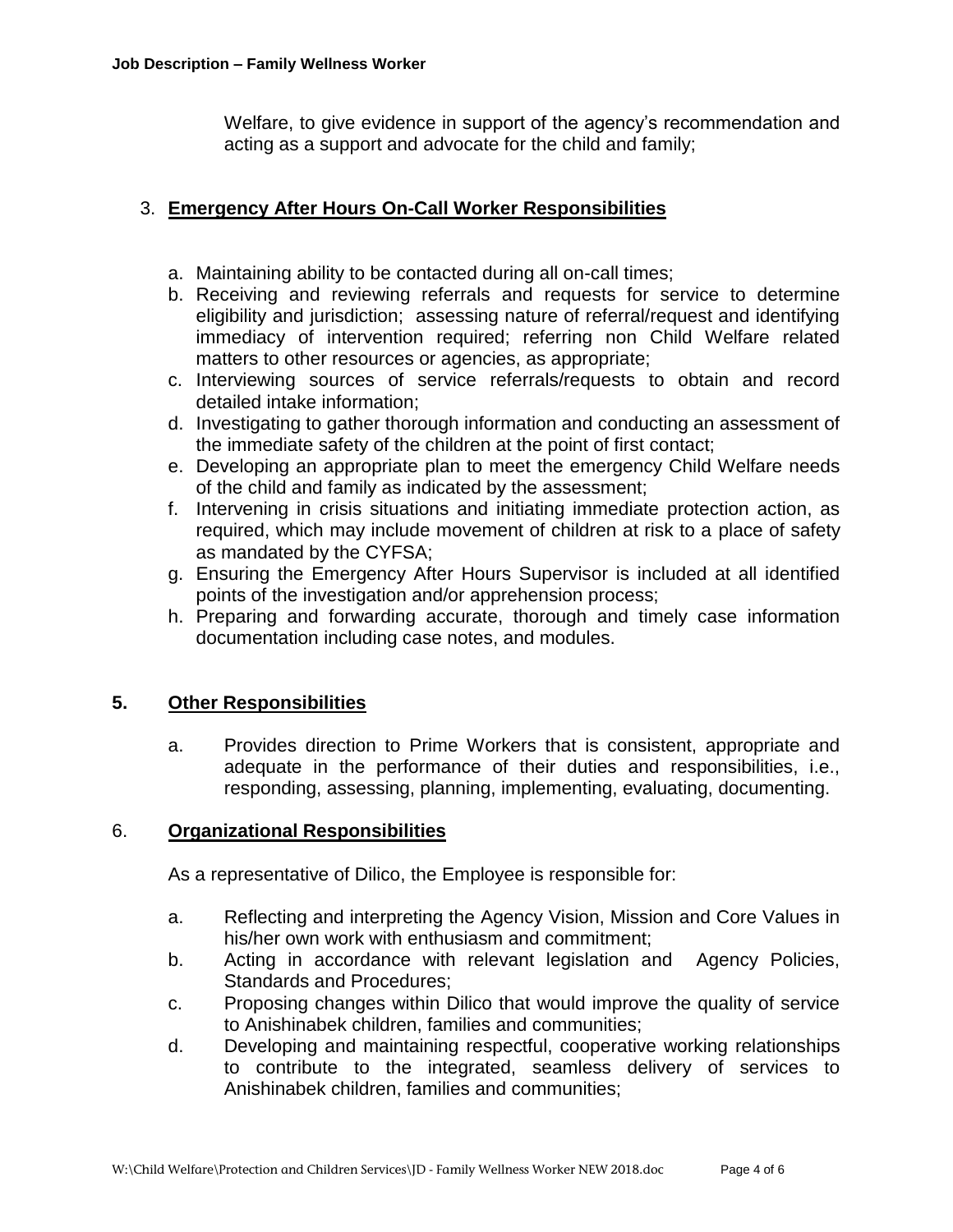- e. Understanding his/her role and responsibility in maintaining a safe workplace and reducing workplace injuries;
- f. Applying Anishinabek culture, values, traditions and teachings into programming;
- g. Ensuring accuracy, confidentiality and safekeeping of agency records;
- h. Participating constructively in the supervision process with the immediate Manager.

# **QUALIFICATIONS**

## 1. **Education**

Minimum post-secondary education; preference in area of Indigenous Studies or related Human Services diploma with a minimum 3 year of experience in community-based models. A combination of skills, education, and life learning specific to traditional knowledge may be considered.

An individual who is of Anishinabe ancestry with understanding, practice and sharing of Anishinabe history, culture, traditions, ceremonies and values is preferred.

## 2. **Work Experience**

- a) A minimum two years' experience with Anishinabek children, youth, individuals and families;
- b) Preferably Child Welfare experience.
- c) Candidates without the specific education qualifications and where the position does not require certified qualification to practice, but who possess an appropriate combination of experience and other academic qualifications will also be considered.

## 3. **Skills/Abilities**

- a. Knowledge of theories of human behavior and ability to apply in assessment and planning;
- b. Knowledge of, child abuse standards, child welfare legislation and regulations;
- c. Ability to work as an integral member of a team and work with little or no supervision as may be required;
- d. Ability to follow direction and work effectively under pressure;
- e. Good planning, organization, problem-solving, decision-making and liaison skills;
- f. Ability to collaborate with other resource persons and facilitate planning and action;